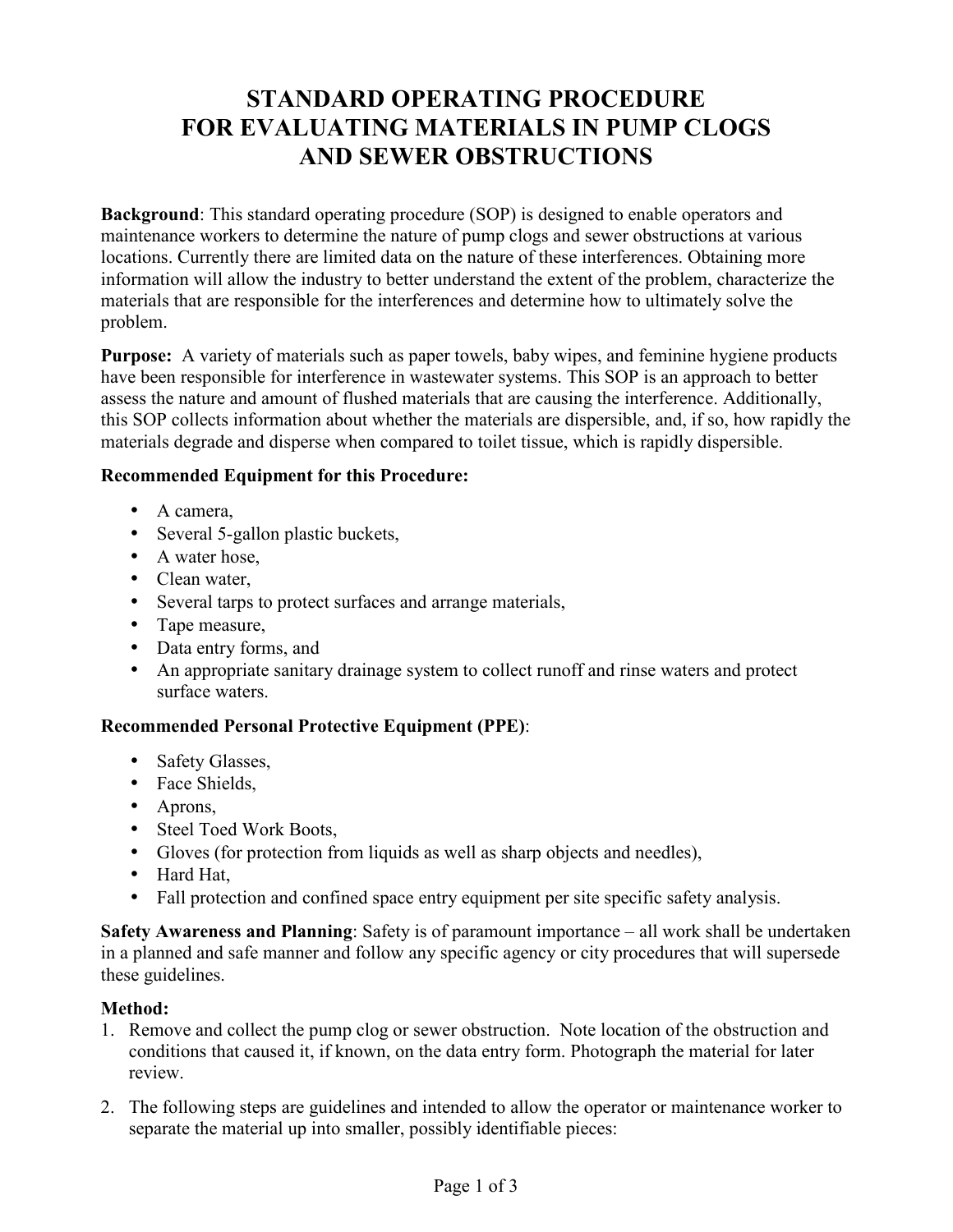- a. Place the material into 5-gallon buckets
- b. Gently flush the material with clean water from a hose. A gentle "swirl" will help loosen the material, making separation easier. The clean water will also flush or rinse organics away and "freshen" the sample to remove odors and prepare them to be handled.
- c. Once the material begins to loosen, proceed to the next step.
- 3. Begin removing individual items from the collected mass sample. For comparison of the total volume of each different material, group similar items into piles. Place materials into similarly sized piles or use the smallest pile as a reference for other piles (for example, one pile may be 2 or 3 times larger than the smallest). All piles should be on tarps. (See example on next page)
- 4. Sort and note the following on the data entry form:
	- a. Can the material be easily torn by pulling with two fingers and a thumb? (Y/N)
	- b. What is the size of the material (paper towel sheet, large cleaning wipe, personal wipe, make-up remover squares, etc.)? Use the size guidelines on the data entry form.
	- c. Are there clear identifiers? Look for recognizable imprints, designs, or patterns in the fabric, such as quilting and teddy bear or flower prints.
	- d. Separate the feminine hygiene products from other materials.
	- e. Add materials to data entry form that are present in sample but not already listed.
- 5. Continue the process until the material can no longer be readily sorted. Using the data form, describe any material that is unidentifiable and can't be sorted into unique piles. For example: can it be torn by hand, is it uniform, stringy, random, etc.? This step may take a few trial runs to improve your characterization process efficiency.
- 6. Divide the material into similar-sized piles to determine proportion of each material type. For example, there may be 1 to 1-½ piles of paper towels, ½ pile large wipes, 1 pile baby wipes,  $\frac{3}{4}$  pile of feminine hygiene products, and  $\frac{1}{2}$  pile remaining that is unidentifiable (cannot be torn by hand, etc.) Note proportions on the data entry form and photograph the piles. *Note: Use a 5 gallon bucket marked at half and one gallon levels to gauge volume instead of the "pile" approach. There should be some discussion on the size (or weight) of each pile and if each pile is of the same size. If weight is determined important, then the recommended equipment should include a scale.*
- 7. Note any materials that may have caused the clog or obstruction to develop. *This may include a wire, plastic tie, or other stringy material that allowed the material to collect.*
- 8. Clean and restore all tools, materials, and surfaces to as-found conditions and restore all equipment and manhole covers to their normal operating mode. Dispose of the collected materials in the agencies municipal solid waste system or "rag bin" at the treatment plant where these materials are currently disposed.
- 9. Document any "should have had" or "should have done" items to help improve the process and efficiency in the future. Email these suggestions to  $s$ firmin $\omega$  *pwd.org.*
- 10. Return completed data form and photos to: sfirmin@pwd.org.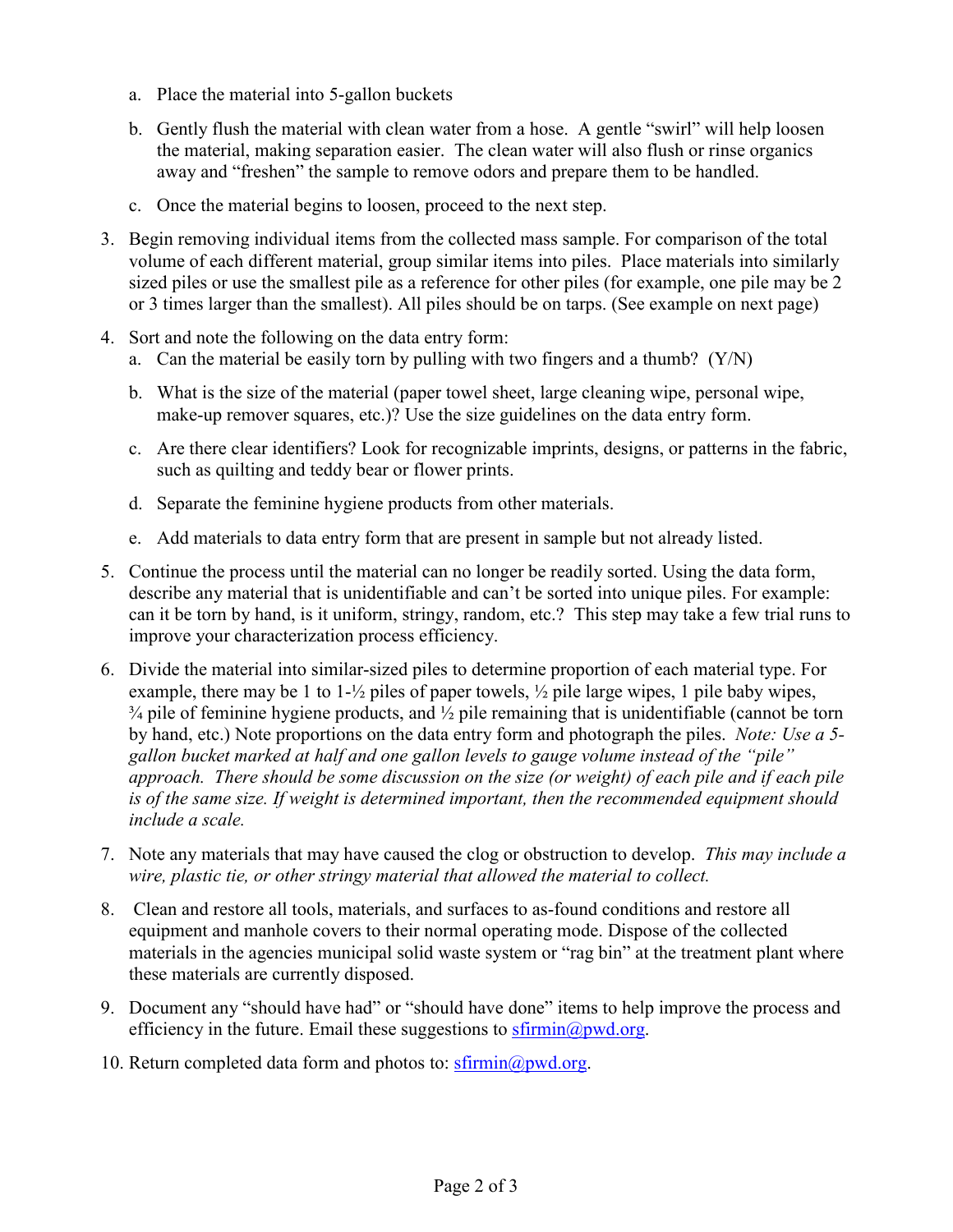# **EXAMPLE: Using the "similarly sized pile" concept**

This concept will help determine the relative percentage of each material in the clog or obstruction:

Divide the material into "similarly sized" piles

**Baby Wipes** – 2 "similarly sized" piles





**Personal Wipes** – 1 and 1/2 "similarly sized" piles





Feminine Products – 1/2 "similarly sized" pile

**Paper Towels** – 3 "similarly sized piles"

Summary:

| Item                     | $#$ Piles           | % of Total                                   |
|--------------------------|---------------------|----------------------------------------------|
| Baby Wipes               |                     | 2 piles / 7 piles total or $29\%$            |
| Paper Towels             |                     | 3 piles / 7 piles total or $43\%$            |
| Personal Wipes           | 1 and $\frac{1}{2}$ | 1 $\frac{1}{2}$ piles / 7 piles total or 21% |
| <b>Feminine Products</b> | $\frac{1}{2}$       | $\frac{1}{2}$ pile / 7 piles total or 7%     |
|                          | 7 total             |                                              |